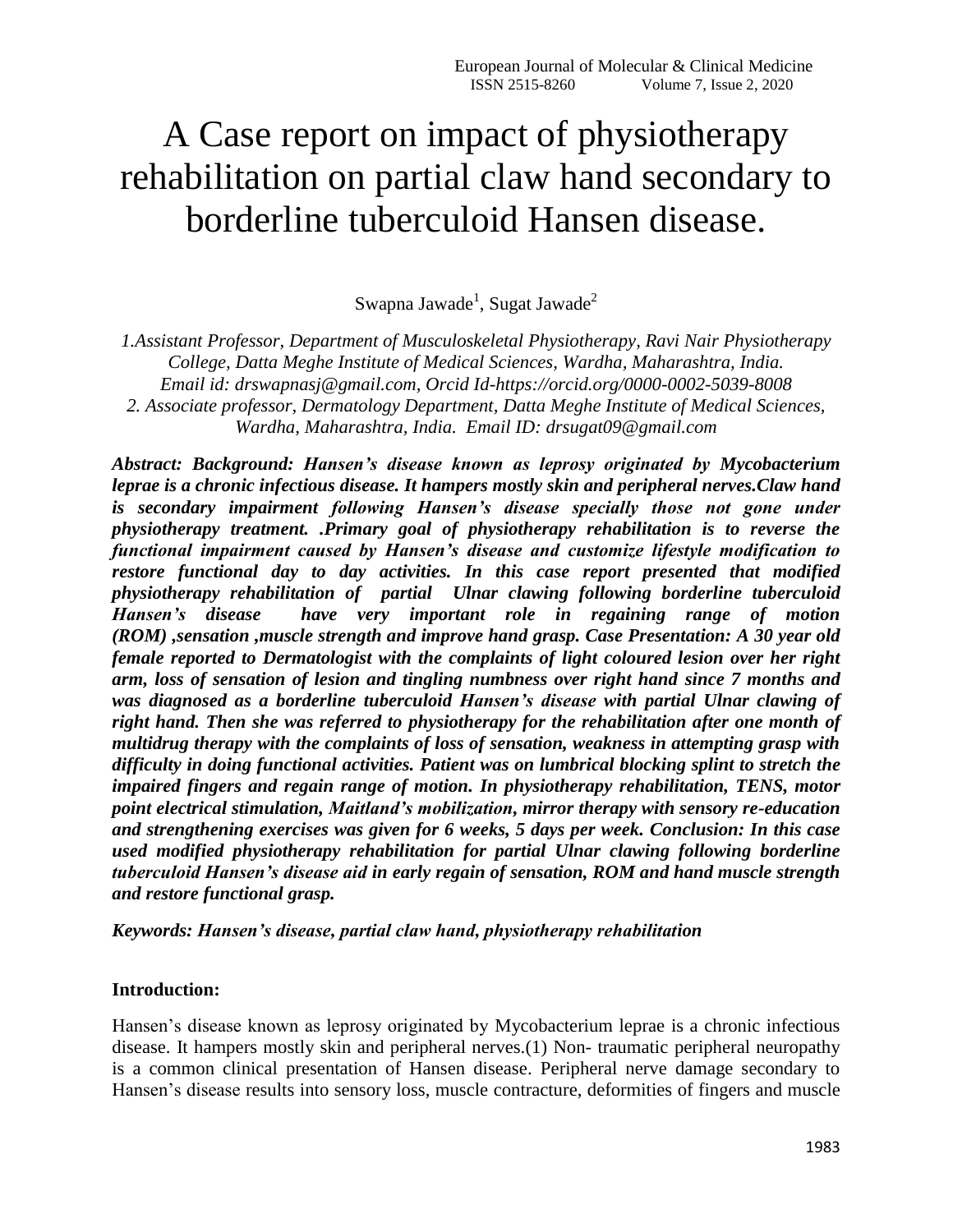weakness.(2) Partial claw hand is complication of impairment of Ulnar nerve in which muscles get weak which are innervated by Ulnar nerve which results into imbalance between interossei and lumbricals. This imbalance is marked by proximal interphalangeal (PIP), distal (DIP) interphalangeal joint flexion and metacarpophalangeal (MCP) hyperextension. Loss of interphalangeal joint extension and MCP flexion caused by weak intrinsic muscles and strong extrinsic muscles results into hyperextension deformity at MCP joint. Ulnar nerve does not supply to flexor digitorum profundus and flexor digitorum superficialis muscles which results into flexion at PIP and DIP joint leading loss of grasp function.(3) (4) Claw hand is secondary impairment following Hansen's disease specially those not gone under physiotherapy treatment. (5)Primary goal of physiotherapy rehabilitation is to reverse the functional impairment caused by Hansen's disease and customize lifestyle modification to restore functional independence of patient.(6)

In this case report presented that modified physiotherapy rehabilitation of partial Ulnar clawing following borderline tuberculoid Hansen's disease have very important role in regaining range of motion (ROM) ,sensation ,muscle strength and improve hand grasp.

## **Case description:**

A 30 year old female noticed light coloured lesion over her right arm since 7 months. She had visited the dermatology department of AVBRH with the complaints of loss of sensation of lesion and tingling numbness over right hand after few days of appearance of lesion. She had also complained of difficulty in holding objects and doing fine movements. Patient reported that Hypopigmented patch was initially pea sized which was gradually increased coin sized lesion. Dermatologist referred the patient for NCV studies and diagnosed as borderline tuberculoid Hansen disease with partial Ulnar clawing of right hand. Then she was referred to physiotherapy for rehabilitation after 15 days of multidrug therapy with the complaints of loss of sensation on right arm, weakness in attempting grasp with difficulty in doing functional activities. There was no history of trauma, diabetes mellitus, hypertension or joint pain. Patient family and personal history was insignificant. Patient was conscious, cooperative and oriented. She had no sign of pallor, citrus, clubbing, lymphadenopathy or edema.

#### **Clinical findings:**

She was haemodynamically stable. On finding she had well defined, single hypo pigmented patch of size 5×3 cm present over right arm. She had a partial clawing of little and ring finger of right hand with hyperextension at MCP joint and flexion at PIP and DIP joint of little and ring finger. Muscle wasting of thenar and hypothenar was seen over right hand. On palpation there was thickening of ulnar nerve. ROM of flexion, extension, abduction and adduction at PIP and DIP of ring and little fingers were reduced due to joint contracture .Muscle power testing of hand muscles was performed on the basis medical research counselling (MRC) grading has been mentioned in table no.1. On sensory examination there was loss of pain and touch sensation over hypopigmented patch. There was loss of perception to touch and temperature on medial two fingers (little and ring finger) of right hand.Frommet's test (book test) and card test was positive in right hand. Functional outcome was 2/10 taken on patient –specific functional scale.

#### **Physical therapy intervention**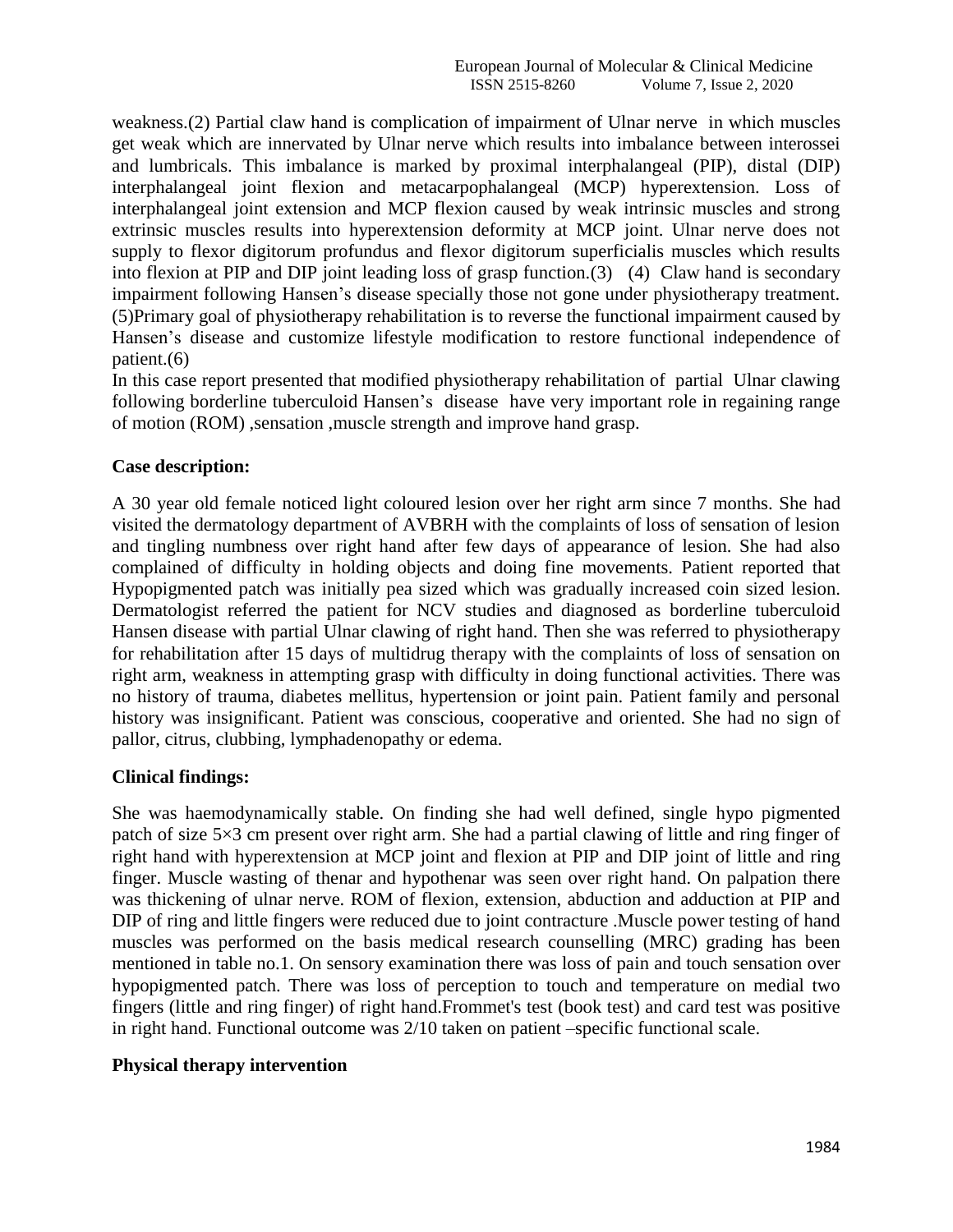Patient had treated for six weeks, 5 days per week. Patient and her family education were done before commencement of intervention. Patient was on lumbrical blocking splint to stretch the impaired fingers and regain range of motion of flexion at MCP joint and flexion and extension at interphalangeal joint of ring and little fingers. In first 2 week ,Electrical muscle stimulation was applied to stimulate individual motor point of Abductor digiti minimi, Interrossoi, lumbricals and flexor digitorium profundus by using pen electrodes , electrical pulse at frequency less than 1/s (0.05-0.1 ms) .Low-frequencies (2Hz) transcutaneous electrical nerve stimulation (TENS) applied for 10 minutes .(7) Passive ROM exercises was given initially to fingers in adduction and abduction in pronation which helps in further regains of strength of interosseous muscles and maintained mobility of joint, ligament and muscle for 10 repetitions, 2 sets. Mirror therapy along with sensory re-education was given for 30 minutes a day with tactile stimuli of different textures and shapes. Then progressed to active assisted exercises by placing MCP joint at 90º and fingers flexed and extended with the help of unaffected hand. Mainland's mobilization was given for 1-2 oscillation/sec for 1 minute to improve ROM. Myofascial release technique was applied with foam roller lasting for 30 second  $(5\times3$  sets) and 1 minute rest and massage given on shortened muscle to reduce tightness. From 4 week active exercises was started for finger, MCP joint. Free home exercises of pronation and supination ROM was taught to patient with screwdriver and handle which help to stimulate the nerve. Once Voluntary muscle activity returns in 4 weeks progressed to strengthening exercises with manual and mechanical resistance, 10 repetitions with 2 sets of Interosseous muscles and lumbricals. In case report above modified physiotherapy rehabilitation helped to early improvement of sensation, ROM, muscle strength and resume functional independence in day to day activities.

| Hand muscles                                             | Right hand     | left hand |
|----------------------------------------------------------|----------------|-----------|
| Abductor digiti minimi                                   |                |           |
| Interrossoi                                              |                |           |
| Lumbricals 4th and 5th fingers                           |                |           |
| flexor digitorium profundus of   2<br>4th and 5th finger |                |           |
| Flexor Capri ulnaris                                     | $\mathfrak{D}$ |           |

Table No.1 MRC grading scale

#### **DISCUSSION:**

Hansen's disease known as leprosy originated by Mycobacterium leprae is a chronic infectious disease. It hampers mostly skin and peripheral nerves. (1) Partial claw hand is complication of impairment of Ulnar nerve in which muscles get weak which are innervated by Ulnar nerve which results into imbalance between interossei and lumbricals. (3)(4) In this case report modified physiotherapy rehabilitation has been used in borderline tuberculoid Hansen disease with partial Ulnar clawing in regaining range of motion, sensory re-education and muscle strength and improve hand grasp and functional activities. Lumbrical blocking Splint helps in